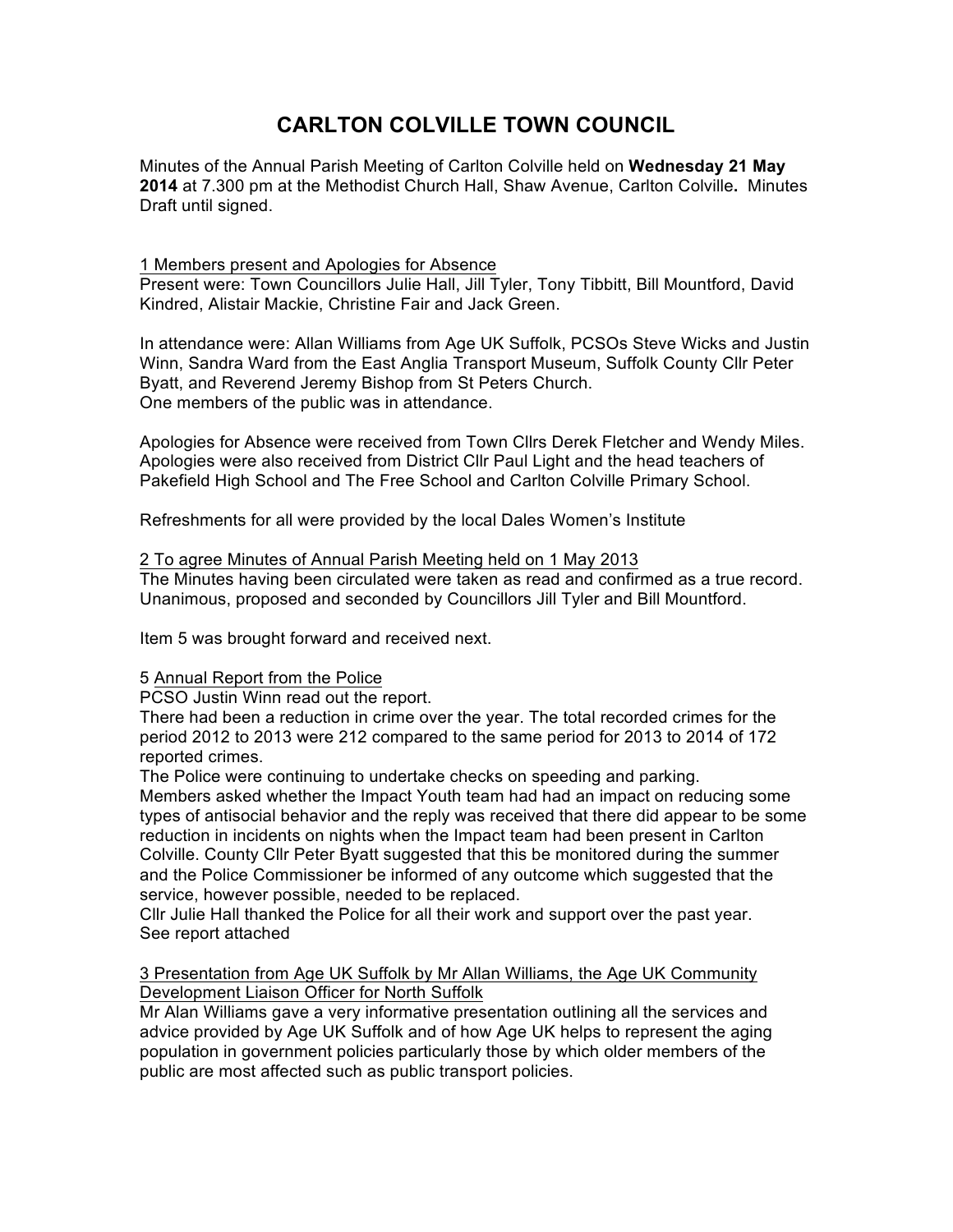#### 4 Annual Report from Carlton Colville Town Council

The previous year's Chairman, Cllr Jill Tyler, read out the report from the Town Council See report attached.

#### 6 Annual Schools Report

The Chairman read out the reports from the head teacher at Carlton Colville Primary School and gave a synopsis of the report from the Head teacher for Beccles Free School. See attachments

#### 7 Annual Reports from District and County Councillors

A written report was available to the public. See attachment.

Suffolk County Cllr Peter Byatt spoke about the work that he and Suffolk County Cllr Sonia Barker had been doing in the past year. The Chairman thanked Cllr Byatt for his support.

8 Annual Reports from Community Groups

Sandra Ward, the representative from the Transport Museum, read out the report, See attachment.

Reports were read out from Carlton Colville Community Centre and The Poors Trust and the Dales Womens Institute.

See attachments.

There being no further business the Meeting closed at 8.35 pm

Chairman………………………………………………………..Date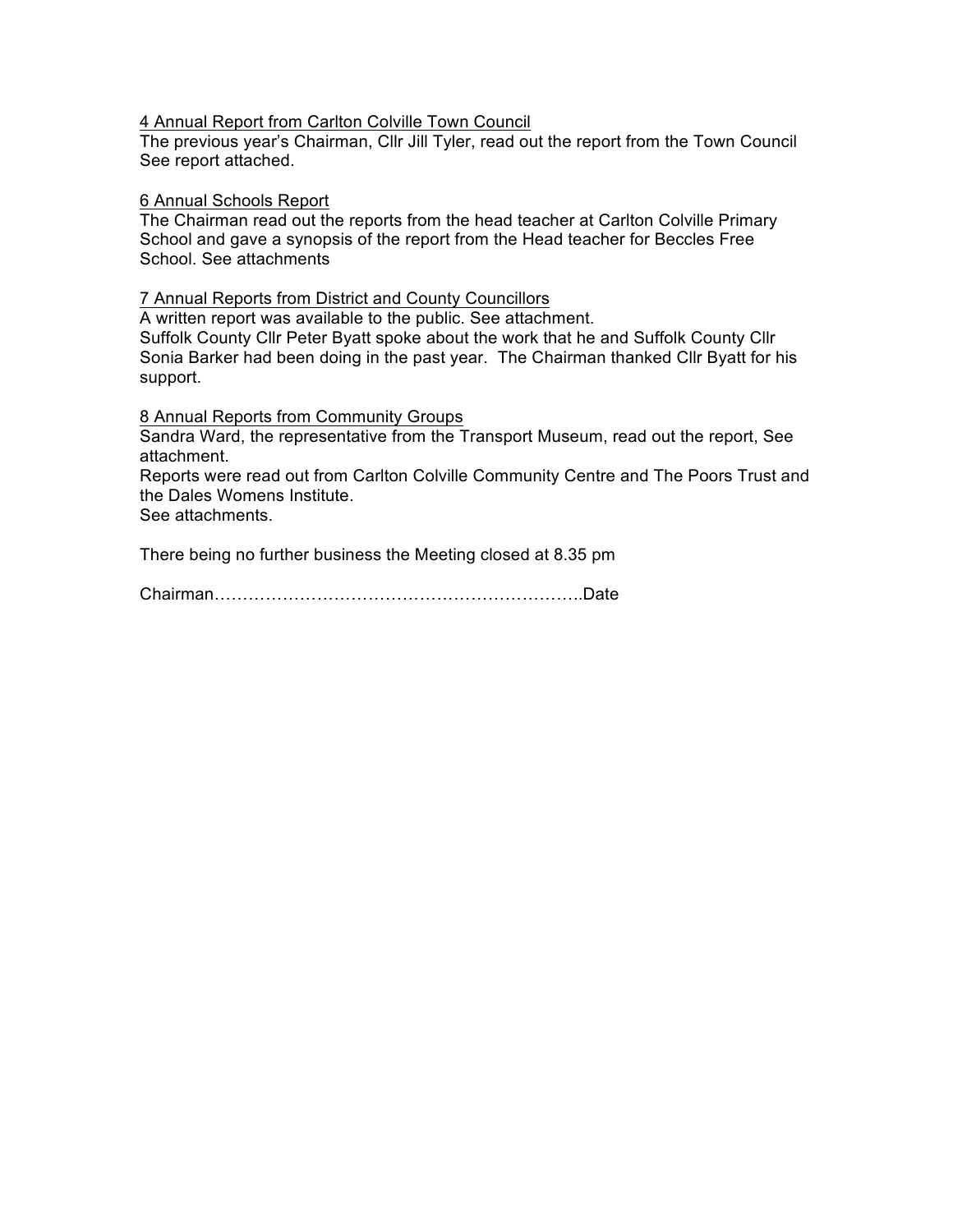### **Carlton Colville Town Council**

#### **Chairman's Report for May 2014 Meeting**

Here we are at the end of another year and I feel that it is important to write a final report. During the last year we have achieved a lot together and should feel proud of our achievements.

What have we achieved:

- Borrow Close allotment project
- Winning the award for our work with the Young People
- Building on our website and fb page to be first class sources of information about Carlton Colville.
- Helping to establish a Youth Council in Carlton Colville
- Working with stakeholders to understand the challenges of parking at Carlton Colville Primary School
- Trying to get a post office in Carlton Colville
- Improvements to Teen Shelter area

Business as usual:

- Continuing to build good working relationships with other organisations in Carlton Colville
- Provision of a Christmas tree and lights
- More bins and a standardised approach
- Hanging baskets and bulb planting
- Production of Newsbeat Magazine
- Ensuring that Carlton Colville is safe for residents by ensuring that damage to public property is dealt with promptly
- Scrutinising planning applications
- Trying to deal with the dog fouling problem
- Working with local councillors to resolve community problems, namely the Matlock/Harrop Dale green space issues.

I think we would all agree that the allotments project has been our biggest project for some time, although it was not without it difficulties (namely confusion about the advise we were given by WDC's Planning department) we got there in the end. I have been to see the site on several occasions during its construction and spoken to many of the plot holders who are all making head way with developing their plots. The only thing left to do is to set up a committee. We have received many compliments about how the site has been laid out and what we have provided as part of the project; car park, water. Signage and a noticeboard will be installed soon which will complete the project and give the site a formal identity.

The award we received for our work with the youth in our community was a well deserved surprise. The Youth Council is very well established now and is starting to get its survey about the use of open spaces completed.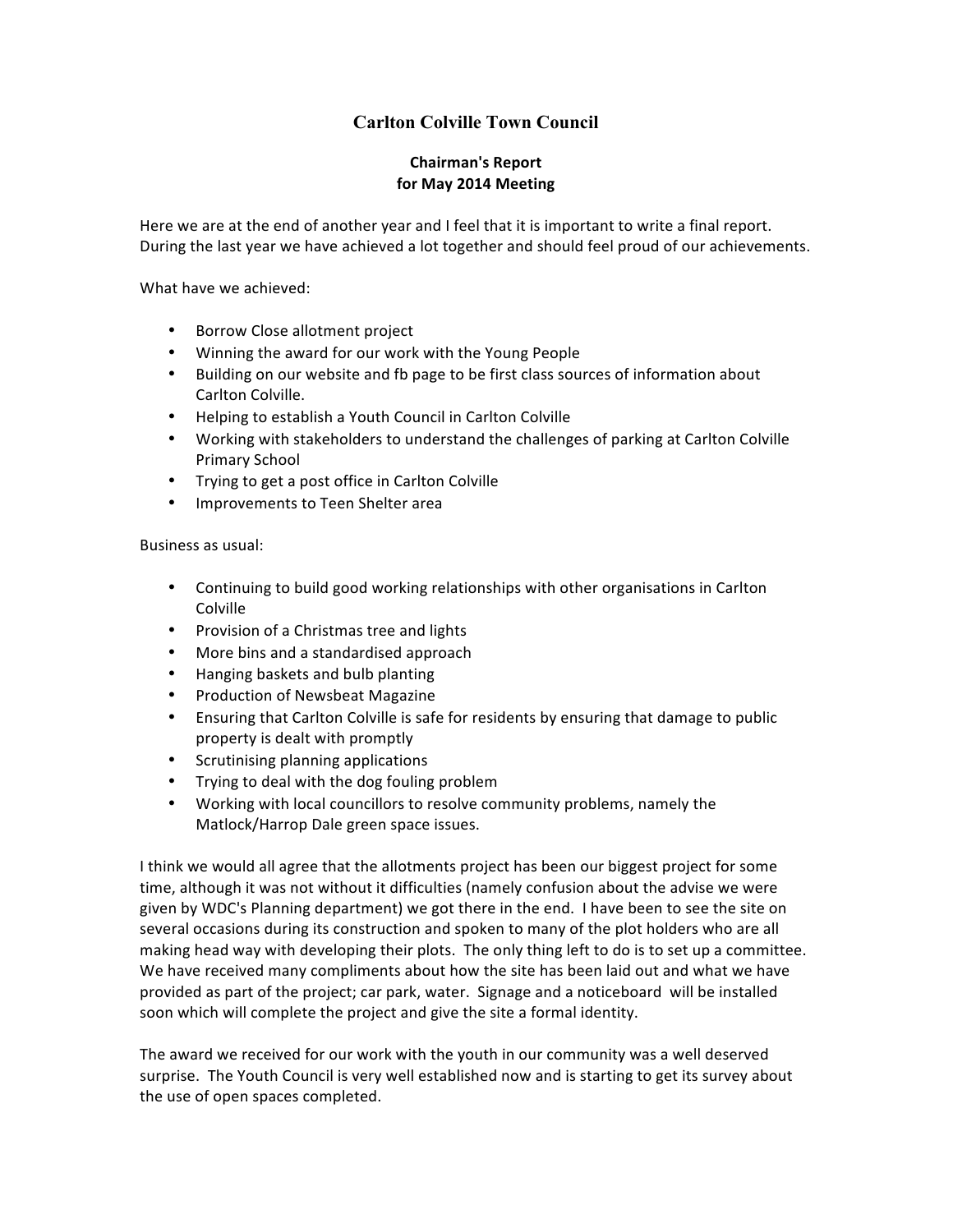My only disappointment has been not to have made any progress on the development of our own offices. However, this and developing a Community Led Plan could be the main topics for the coming year.

Well done everyone!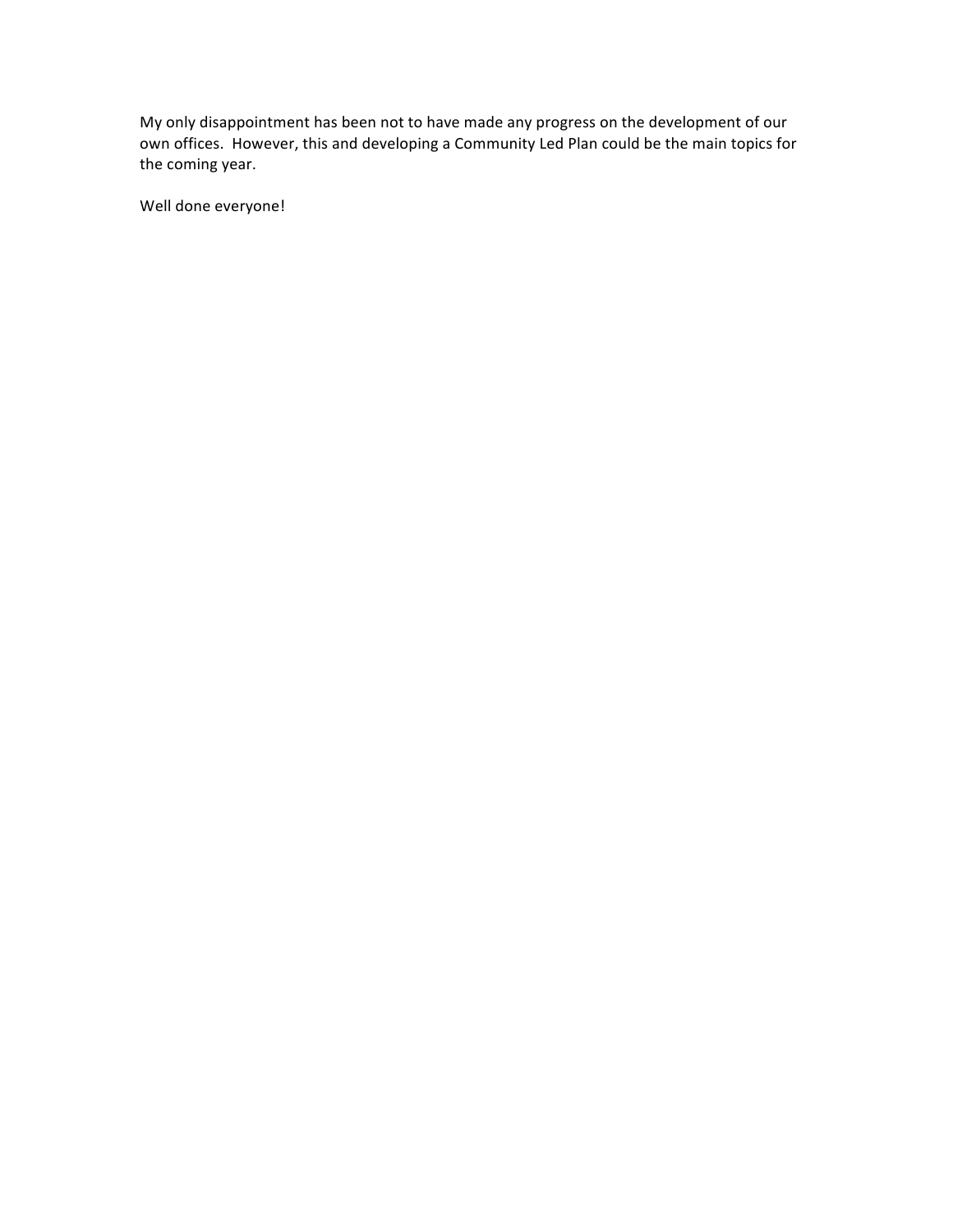# CARLTON COLVILLE TOWN COUNCIL ANNUAL POLICE REPORT

# 2014

| <b>TYPE OF</b><br><b>CRIME</b>                     | 2012/2013    | 2013/2014      | <b>DIFFERENCE</b> |
|----------------------------------------------------|--------------|----------------|-------------------|
| <b>THEFT</b>                                       | 30           | 36             | Increase 6        |
| <b>BURGLARY</b><br><b>OTHER</b><br><b>BUILDING</b> | 14           | 11             | Decrease 3        |
| <b>BURGLARY</b><br><b>DWELLIING</b>                | 21           | 15             | Decrease 6        |
| <b>ASSAULT</b>                                     | 36           | 30             | Decrease 6        |
| <b>CRIMINAL</b><br><b>DAMAGE</b>                   | 46           | 36             | Decrease 10       |
| <b>PUBLIC ORDER</b>                                | 14           | 11             | Decrease 3        |
| <b>ARSON</b>                                       | $\mathbf{1}$ | $\overline{2}$ | Increase 1        |
| <b>OTHER CRIME</b>                                 | 50           | 31             | Decrease 19       |
| <b>TOTAL</b>                                       | 212          | 172            |                   |

Report compiled by Pcso 3087 Steve Wicks on behalf of the South Lowestoft Safer Neighbourhood Team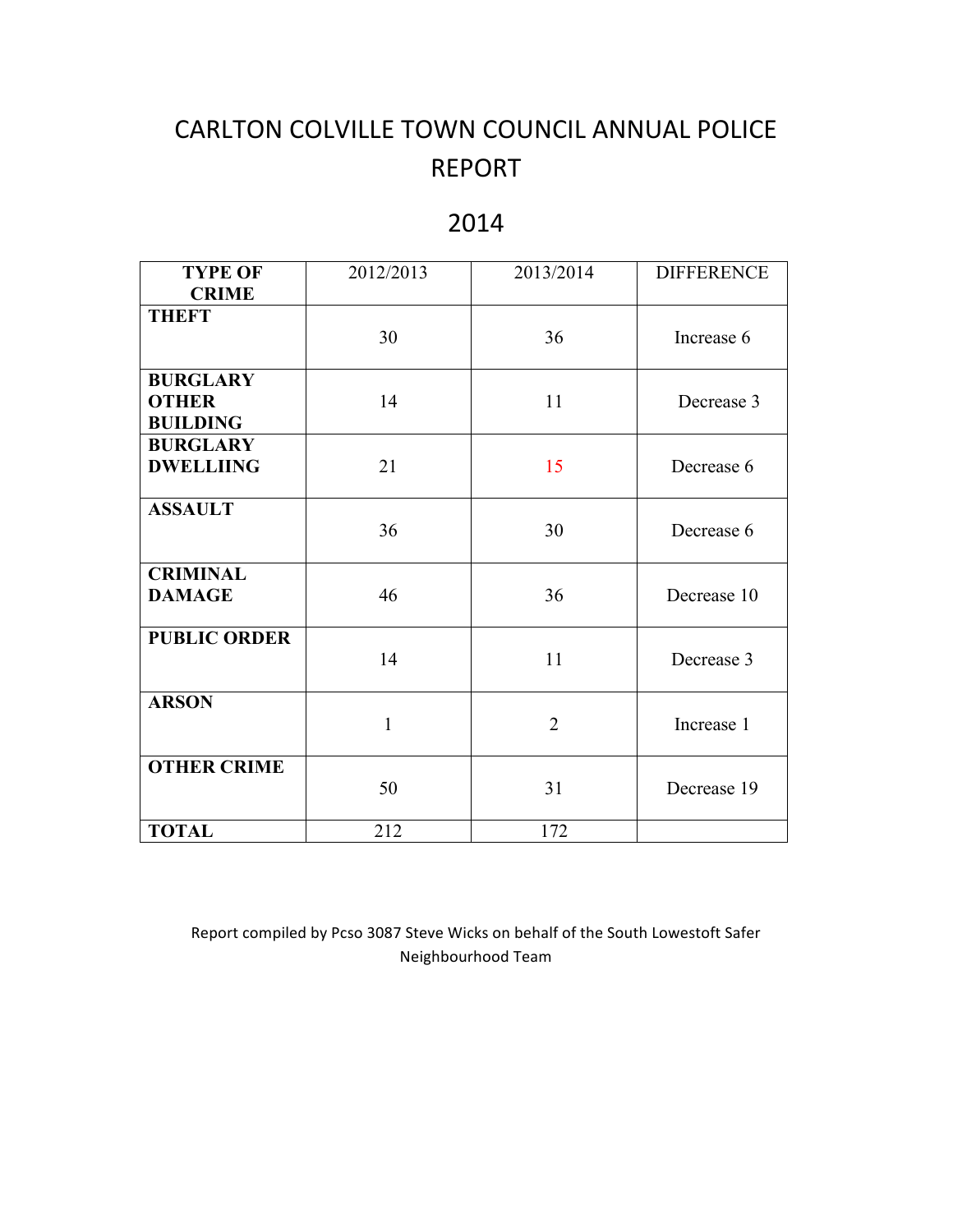## **CARLTON COLVILLE REPORT – 21ST May, 2014**

## **SUFFOLK COUNTY COUNCILLORS: Councillor Sonia Barker & Councillor Peter Byatt**

**Cllr Sonia Barker & Cllr Peter Byatt were elected in May, 2013 - both Councillors are** part of the fifteen Opposition Labour Group of Councillors (the largest opposition group) on Suffolk County Council.

For the period May 2013 - 14 each Councillor has had the following responsibilities at **County level:-**

# • **Councillor Sonia Barker:**

#### **SCC Committees/Panels/ Responsibilities:**

- Opposition Labour Spokesperson for Education Skills & Young People (for Suffolk)
- Vice-Chair of Education & Children's Services Scrutiny Committee
- PDP on School Transport & Autism
- SCC full Council Meetings

#### **Outside Bodies:-**

- Standing Advisory Council for Religious Education
- North East Suffolk Citizens Advice Bureau

#### **Inside Bodies**

• School Organisation Review County Strategy Group

# • **Councillor Peter Byatt**:-

### **SCC Committees/Panels/Responsibilities**:-

- Education & Children's Services Scrutiny Committee
- Police and Crime Panel (Sub)
- Development Control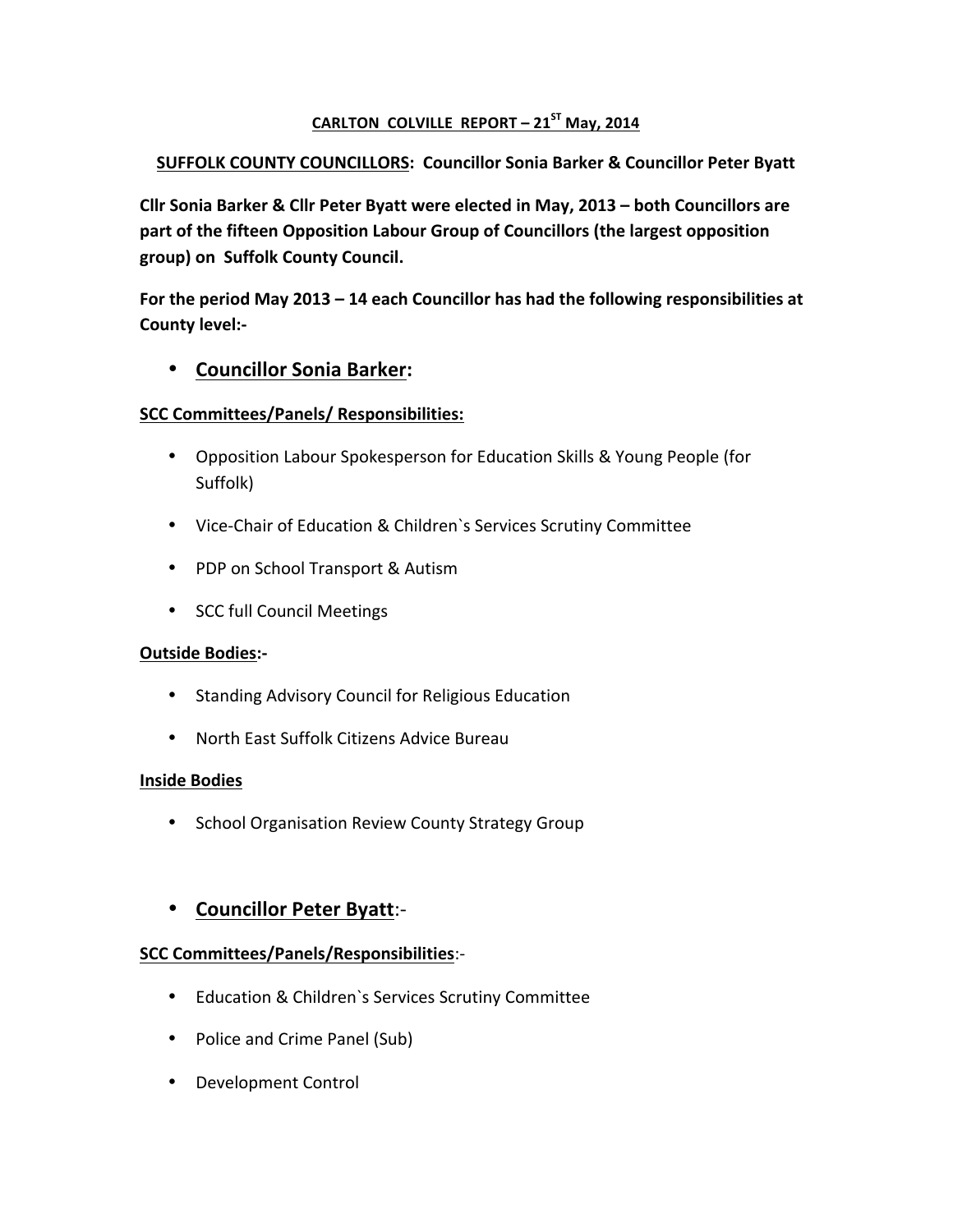- Rights of Way (Sub)
- Audit
- Area Appointments North (Lowestoft member) re governors
- SCC full Council Meetings

#### **Outside Bodies:-**

- Community Rail Norfolk
- Waveney Community Safety Partnership/Responsible Authorities Group

### **Full SCC Council Meetings have been held on:**

 $23.5.13 - SCC AGM - No Questions$ 

### **18.7.13** –

Cllr Barker seconded a Motion (giving a speech) on Autism Provision by SCC and a question on the amount of Government spending on Suffolk schools.

### **19.9.13** –

Cllr Barker & Cllr Byatt took part in the Debate on the `Raising the Bar: RSA Report: `No School an Island`

Cllr Byatt asked a question on the Student travel Endeavour Card and a question on the Ofsted report on the Felixstowe Academy

Cllr Barker asked a question about the strategic role for SCC when the Partnership Group is set up by SCC to improve attainment in Suffolk schools.

### **24.10.13** -

Cllr Barker asked a question about the strategic overview by SCC of Careers Advice and Guidance in Suffolk Schools and a question on how much of the £2.4 Million allocated towards the `Raising the Bar` Initiative would be allocated to funding the monitoring of Careers Advice and Guidance in schools.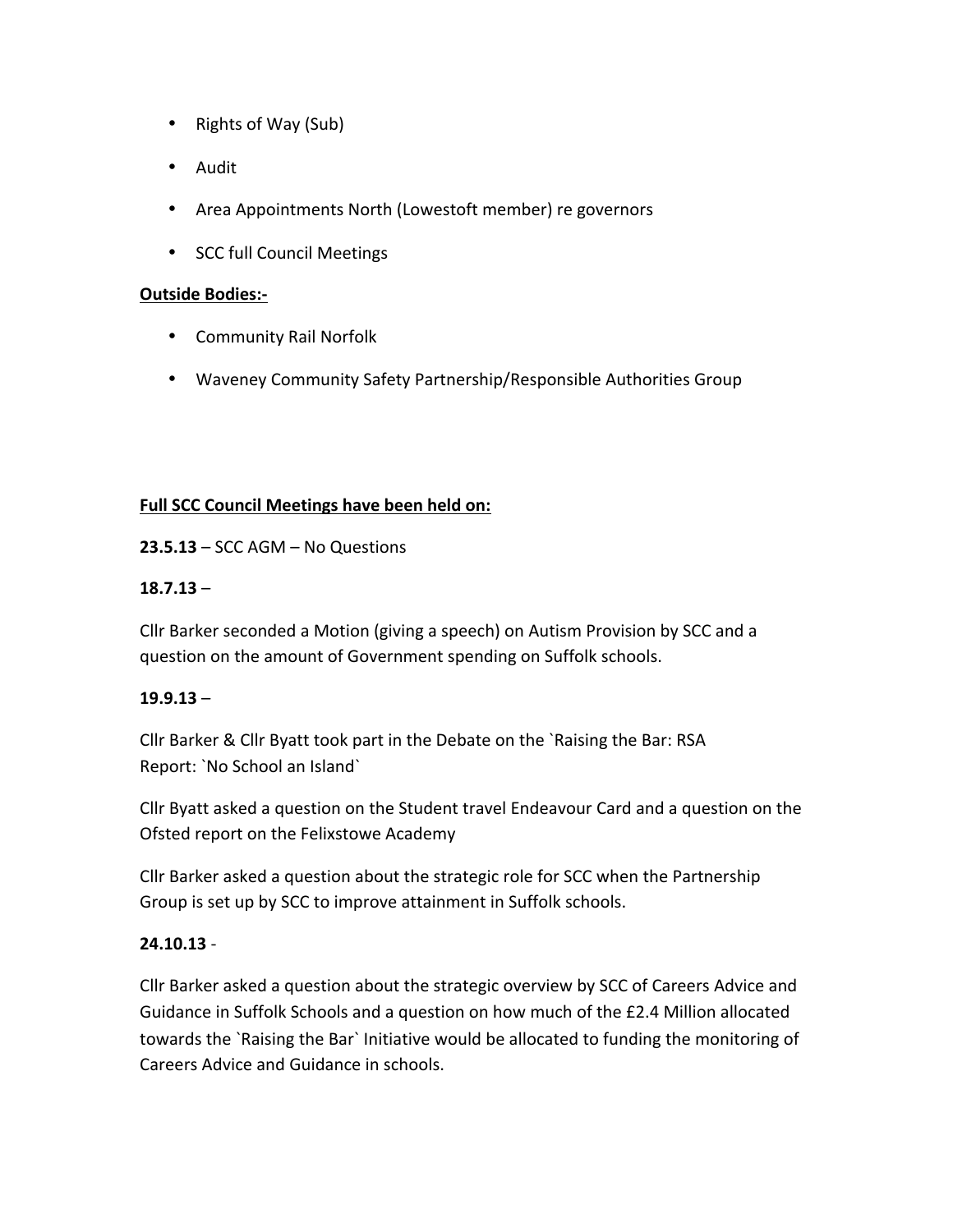Cllr Byatt asked a question about the number of Higher Level teaching Assistants, Instructors Teaching Assistants and Cover Supervisors in Primary Middle and High Schools in Suffolk.

## **19.12.13 –**

Cllr Barker proposed a motion (giving a speech) on the need to review the level of funding so as to employ more Education Welfare Officers in schools across Suffolk.

Cllr Barker & Cllr Byatt took part in the motion on the need for SCC to carry out a full feasibility study for the provision of a third river crossing across Lake Lothing in Lowestoft.

Cllr Byatt asked a question on the improvement in attainment in academies in Suffolk.

## **13.2.14 –**

Cllr Barker seconded a Motion (giving a speech) of no confidence in the SCC administration to improve education in the light of damning Ofsted report.

**SCC Cabinet Meetings** – these move around the County either at Endeavour House, Ipswich, Bury St Edmunds Council Office or at the Town Hall in Lowestoft. Cllr Barker has regularly attended Cabinet meetings in her role as Spokesperson for Education Skills & Young People.

### Bury St. Edmunds `Call -In` on the Bury St. Edmunds SOR

Cllr Barker proposed (with a speech) and Cllr Byatt seconded (with a speech) the call in at full Scrutiny Meeting on the  $18<sup>th</sup>$  March, 2014.

# **Carlton Colville Summary:-**

May 2013 - April, 2014

### **1: SCC Highways:-**

- Improvements to the road surface and pathway at the top of Beech Road
- Improvements to the signage in Grove Road outside the primary school
- Improvements to Hollow Grove Way/Beccles Road (parking restrictions)
- Checking by SCC Highways officers during mid May on the parking situation outside the new properties (Applewood) in Chapel Road, Carlton Colville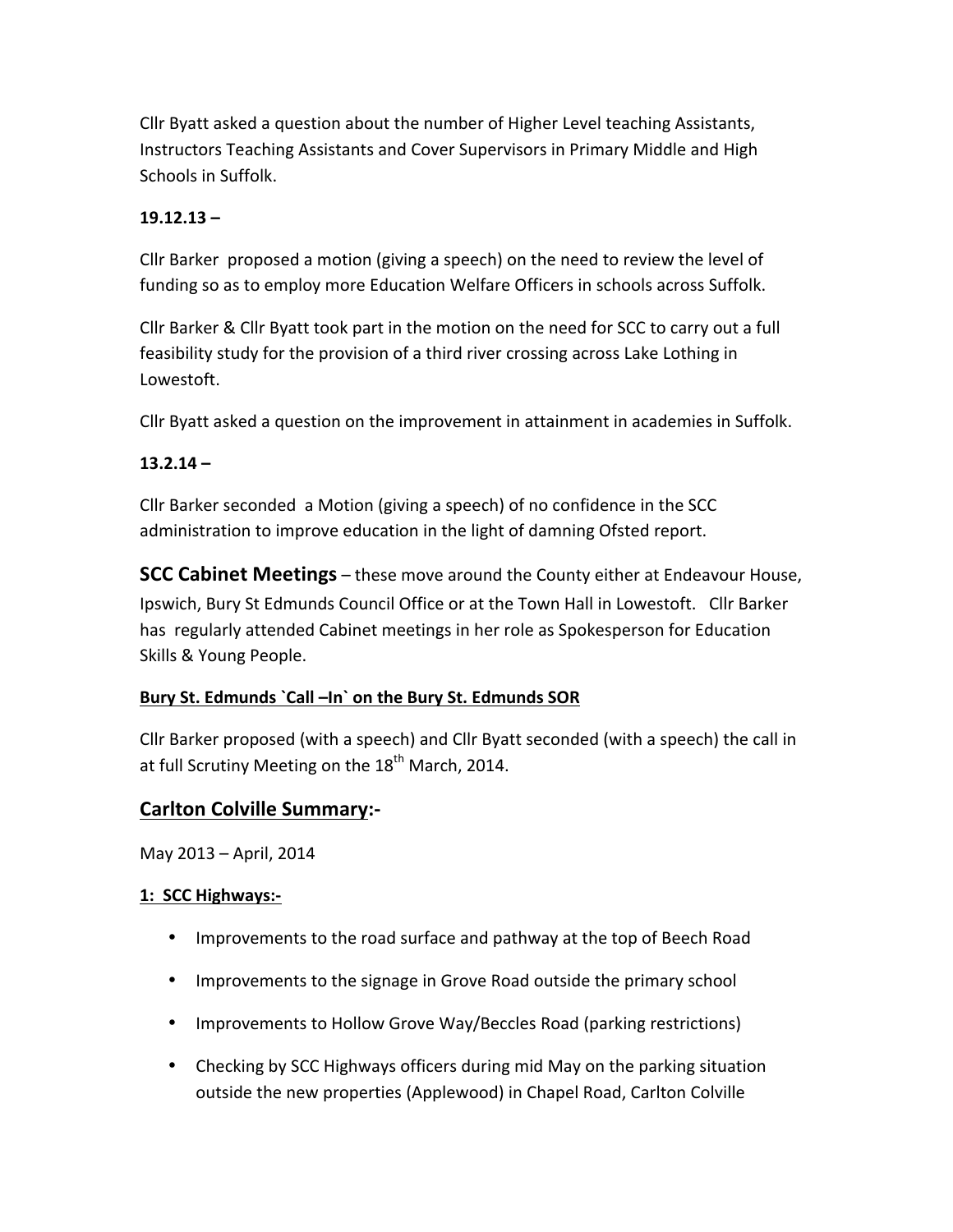• Cllr Barker attended a site meeting on the 24.1.14 regarding the Bloodmoor roundabout safety improvements (to be implemented during 2014) with various SCC Highways officers, Revd. Capon and Peter Aldous MP

## 2: Carlton Colville Locality Spending by Cllr Barker & Cllr Byatt

Provision of six Grit Bins across Carlton Colville - Total cost: £870

New Guttering and Fascias at the Carlton Colville Community Centre in Hall Road - Total **cost £1800**

Provision of Automatic Opening Doors for SOLD – Special Objectives for the Local Disabled based in Carlton Colville - Total cost £3660<sup>\*</sup> (plus Cllr Craig<sup>\*</sup> £1220 x 3)

Waveney Athletics Club – (a number of Carlton Colville young people attend the club) Camera – **Total cost - £724.99**

Pakefield High School (where most of the Carlton Colville pupils attend school) Pakefield PTA Trolley with urn, cups and saucers and fold up tables for use with parents/carers **Total cost £880**

2<sup>nd</sup> Carlton Colville Scout Group – Money for the purchase of new tents Total cost **£1,194**

North Suffolk Youth Choir (which includes young people from Carlton Colville) money for a new keyboard, cover stand and trolley Total cost £500 (plus Cllr Ladd Kessingland)

Iceni Judo Club (which some young people from Carlton Colville use) run by Ian Castro new mats **Total cost: £500**

### **NB Further details on the Localities monies spent can be viewed on the SCC Website**

# • Carlton Colville Congestion situation outside the Primary Schools:-

Since being elected in May 2013 Cllr Barker has worked hard to bring all the various local community interests together (including the residents, school leadership, governors and parents at the school) various officers from SCC ie Highways, County School Safety and County School Crossing Patrol officers. Support has also been offered from SCC opposition spokesperson for roads & transport Cllr Sandra Gage to look for practical solutions to the traffic congestion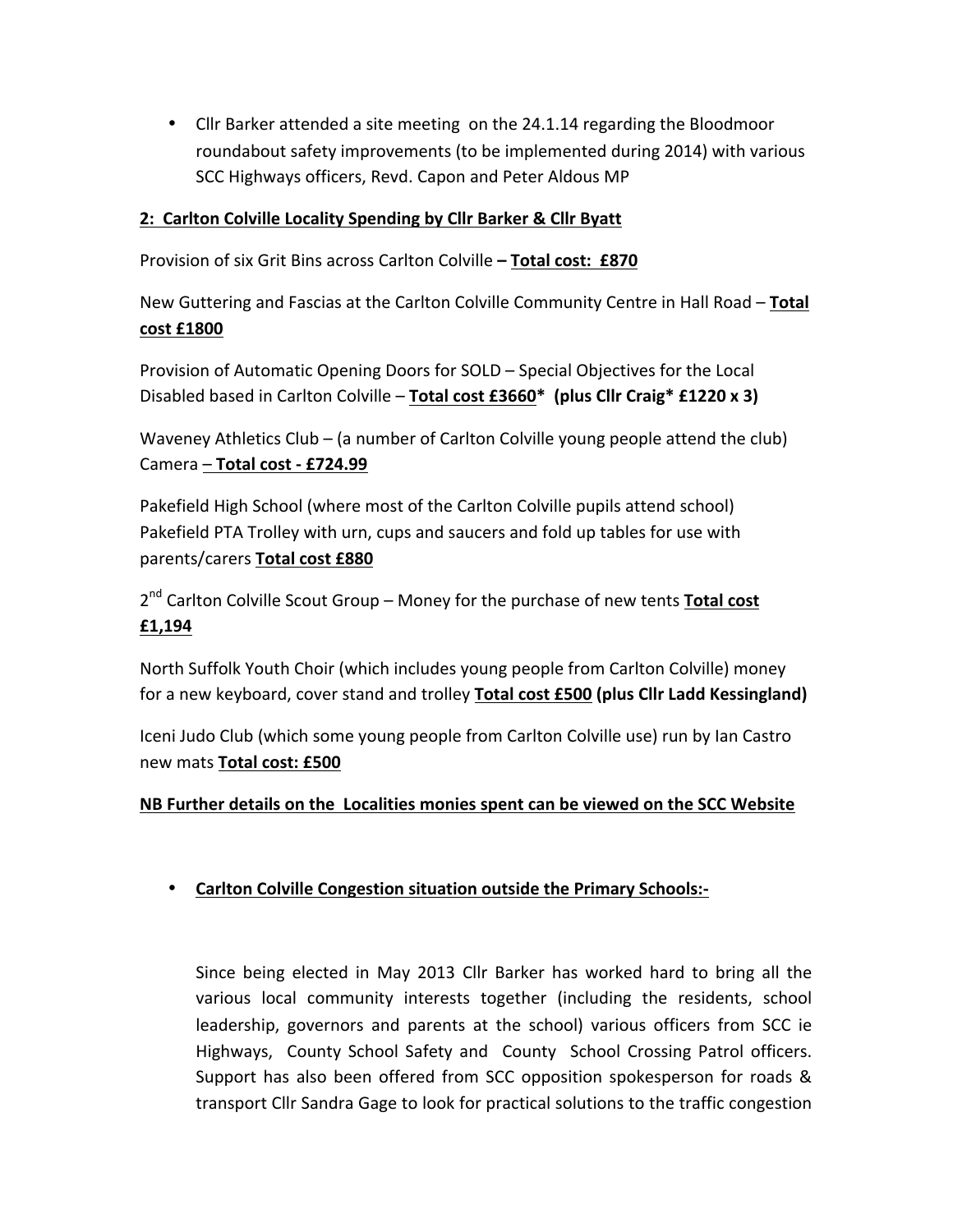which is blighting the lives of too many people (including pupils) as they travel to and from the school.

Cllr Barker initiated a number of meetings (some informal) from August 2013 onwards with the new school site manager and officers from Suffolk highways. There was a small formal meeting at the school on the  $12<sup>th</sup>$  September, 2013 when all the various concerns were aired and it was realised that the key to forward progress was to ensure that funding for any improvements to case the congestion had to be accessed from the SCC administration in Ipswich. Cllr Barker arranged for a meeting in Ipswich on the  $26<sup>th</sup>$  November, 2013 when all the congestion concerns were aired to Cllr Newman (portfolio holder for roads and transport on SCC) he agreed to attend a meeting (including a site visit to Carlton Colville CP school) on the  $21<sup>st</sup>$  January, 2014 when the sketch plan prepared by Cllr Sandra Gage outlining a number of possible solutions was tabled. At that meeting it was reported by Mary Jarrett (County School Crossing Patrol Officer) that funding had been released for the provision of an additional school crossing patrol person to start wef 24.2.14) At the meeting Cllr Newman agreed to release `exceptional funding` for the provision of practical solutions to the congestion outside the school (using ideas suggested by Cllr Gage).

A feasibility study and costings from Suffolk Highways was brought to the last meeting held on the issue at the school on the  $1<sup>st</sup>$  April, 2014 when the list was narrowed down to three options  $-$  further detailed costings are to be undertaken and Cllr Barker & Cllr Byatt will be informed by officers, Cllr Newman and Cllr Chambers when the next meeting on the solutions based approach is to be held.

Cllr Barker reported on the above information to the May Carlton Colville Town Council meeting and also called round to residents affected by the congestion with an article on the progress to date which appeared in the `Lowestoft Journal` on the 

 $4<sup>th</sup>$  April, 2014. Cllr Barker also answered various questions on the above mentioned information at the CCTC meeting on the  $7<sup>th</sup>$  May.

Cllr Sonia Barker

Cllr Peter Byatt

14.5.14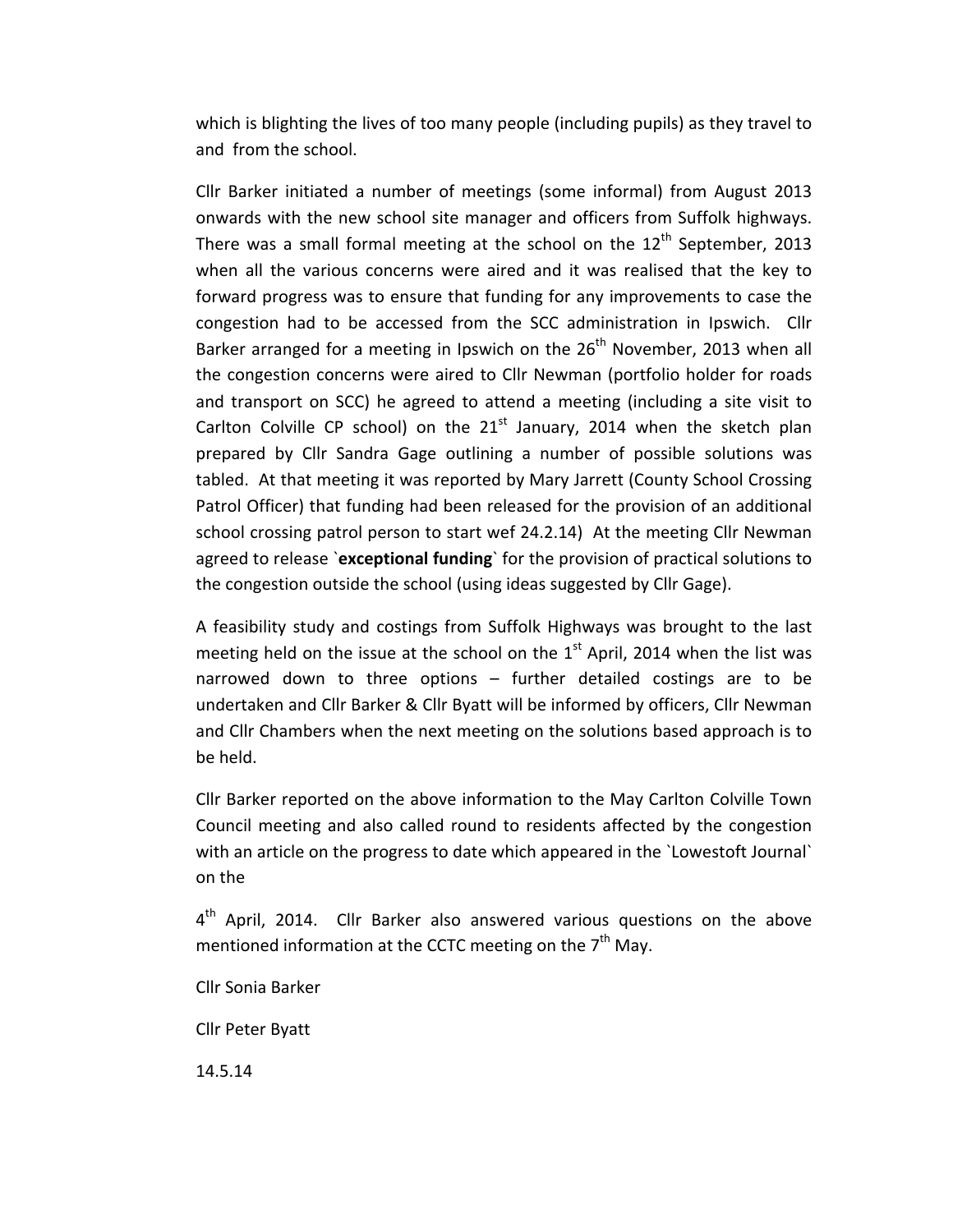# REPORT FOR PARISH COUNCIL

# MAY 2014

Carlton Colville Primary School has completed 2 years in our new school site, growing into large accommodation whilst continually improving the learning environment.

As an 'outstanding' school we aim high and have introduced the 'Be The Best You Can Be' programme which is a legacy from Olympics 2012. We were inspired by the Olympian, Anthony Clarke. Through this work we established a set of Learning Skills which will enable us to raise our aspirations using perseverance, independence, focus, confidence and teamwork.

Partnership working has also been a focus during the year, introducing more Learning Together events for parents and children in Maths and Reading.

Our school website has been extended linking families to home learning apps and improved school information to support children's learning.

Finally our school library has been refurbished with an automated system alongside a vibrant reading for pleasure environment.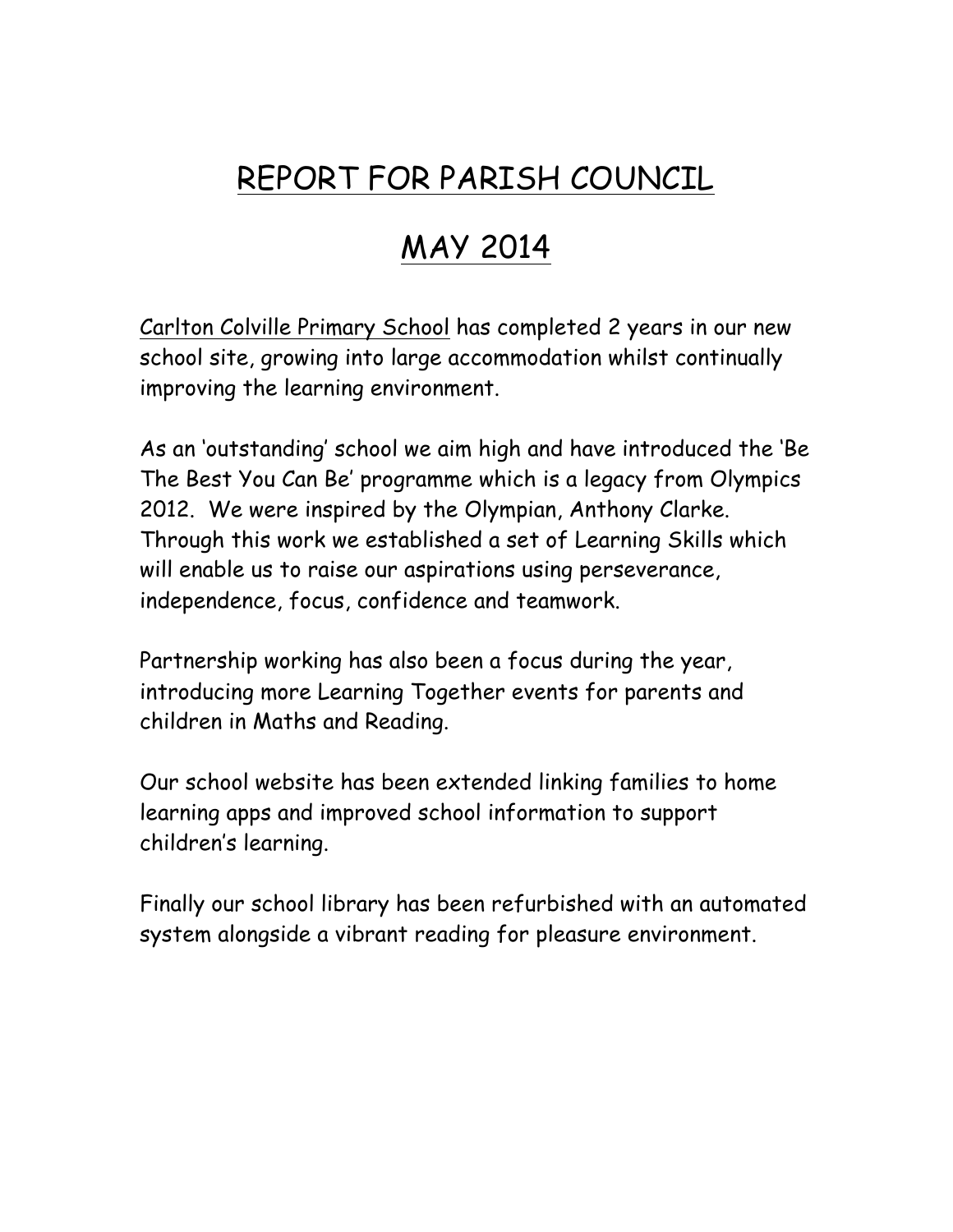#### ANNUAL REPORT FROM EAST ANGLIA TRANSPORT MUSEUM FOR THE CARLTON COLVILLE TOWN COUNCIL ANNUAL MEETING 2014

The volunteers have given a substantial number of hours in a variety of jobs, both at the museum and away from it. The hours were equivalent to twenty nine full time employment posts.

We celebrated forty years of our light railway. The signal box and a new railway exhibition opened. During the 2013 season we operated four railway locomotives, five tramcars, and a varied fleet of trolleybuses plus, on event days, buses.

During the 2013 season we welcomed our half millionth visitor and we continued to be ranked as the Number 1 place to visit in Lowestoft on Trip Adviser. More improvements are in progress around the site to enhance our visitors' experience. Six restoration projects are ongoing.

Santa Tram was again a success in 2013. Despite running Santa Tram for an extra day and one extra tram on each of the seven days, we were unable to meet the demand. This year Santa Tram is having a break to accommodate tram track replacement work.

Two volunteers spent three months preparing our Accreditation application to Arts Council England. Our application was made in July 2013 and in February 2014 we heard we had achieved full accreditation. This was an achievement as some museums chose to leave the accreditation scheme. Administration is an ever increasing area of work to meet the additional requirements made by national organisations while managing the regular paperwork, reading and answering communications, applying for funding, and attending training courses and meetings both in Suffolk and the Eastern region.

For the second year we held our AGM at the Hall Road Community Centre, which has been favourably commented on by the members.

This month sees the Suffolk Made & Operated event, the first to be organised with the Ipswich Transport Museum; this is a challenge when the two museums are located over forty miles apart.

The museum appreciates the Carlton Colville Town Council for taking an interest in our activities.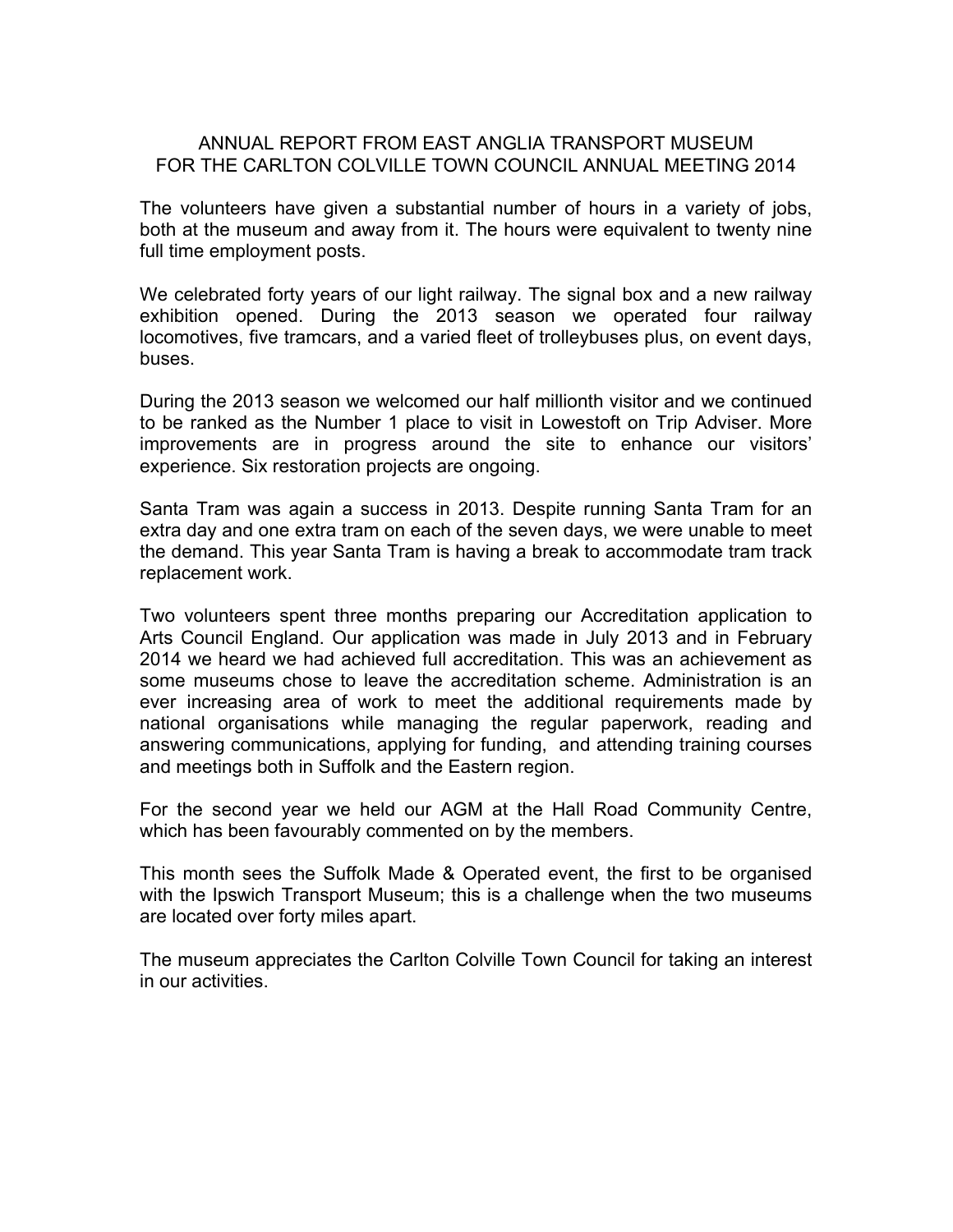**The Dales WI.** The WI is not just Jam and Jerusalem, as we have highlighted, supported and helped to get governments to deal with problems affecting communities everywhere.

This year our membership reached 65. They are a lively and active group. We have a very dedicated Committee, Janet Hammond was President for 4 years and Alana Smith was voted President in November when Janet stepped down but remained on the committee. The Meetings are on the  $3<sup>rd</sup>$  Tuesday of every month at 2pm at The Blood Moor Community Centre. In the last year we have:

**Discussed and voted for important issues affecting communities:** The WI National debate was about the need for more Midwives. During the year we had a petition for SOS High Street. Another to encourage a ban on plastic bags, we wrote to our MP Peter Aldous and received a letter of support from him.

**Activities and guest speakers in the meetings:** at Christmas we had a lovely afternoon buffet with music provided by Friends in Harmony, with a number of members getting up to dance. Hats Franchise did a most enjoyable Hats and how to wear them session. Zootastic: they brought snakes (small), tarantula, a cute little gecko, owls both large and baby ,to finish off they introduced a little horse, and they gave an interesting talk too. Wildlife near you: Edwina Beaumont: very informative on local places, especially Gunton and Reydon woods, and Minsmere. Beautiful photos with a good commentary, on birds, insects, flora and fauna. Patsy Rose sang and played guitar, she was really good and encouraged us to sing along. The April meeting saw our members enjoying belly dancing lessons with the Mirage School of Eastern Dancing, very colourful and good for your health.

In June we had a coronation tea to celebrate the Queen's succession to the throne and this was a resounding success. The Beetle drive was fun even though some of us couldn't remember the rules! Quiz night a great success with a wide range of subjects to tease the brain and cheese and wine to keep one going. We also had members give talks about their experiences and life.

### **Outings are arranged both locally and further afield:**

Café Grand for Afternoon Tea and demonstration, The Gt Yarmouth Dogs for a meal and a flutter, Sandringham Flower show, Cromer/ East Runton Gardens, Carters Vineyard, Taverham and the Range at Norwich, Bury St Edmunds Christmas Market. An evening with Carol Bundock was very amusing and informative.

**Craft Day:** doing 2 different sessions, e.g. floristry, sugar craft with lunch in between.

**Lunch Club:** these are very popular outings with 20/25 attending each time. We have had lovely meals at Lowestoft College, The Tides, Rookery Park Golf Club and Carlton Manor.

Each member is given a beautiful posy for their birthday and tea and biscuits/cake at all the meetings.